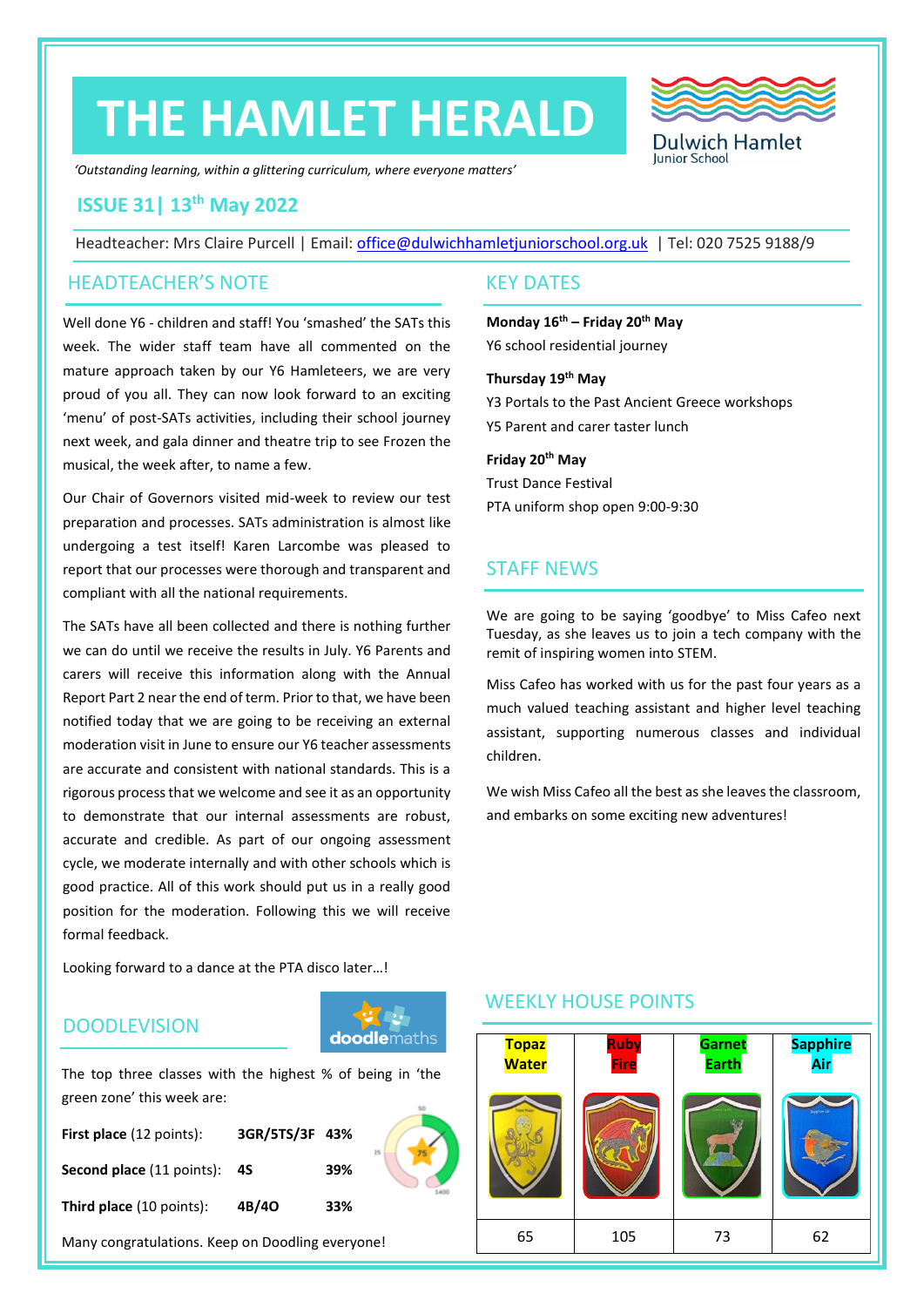#### CURRICULUM SPECIAL: COMPUTING



Our computing curriculum provides all of our children with a range of challenging and engaging activities. Some of these cultivate their understanding of key computer science concepts and processes, while others support the development of their digital literacy and knowledge of IT systems.

The computing curriculum at Dulwich Hamlet has been designed in line with the expectations of the national curriculum, which states that '*the core of computing is computer science, in which pupils are taught the principles* 

*of information and computation, how digital systems work, and how to put this knowledge to use through programming.'* We take that emphasis seriously and devote a significant proportion of our lessons to understanding programming concepts and features and putting these into practice through an assortment of coding activities.





We also spend time on developing digital literacy so that children acquire age-appropriate skills in using information and communication technology for a variety of tasks such as data handling and measurement or creative activities like writing or music creation. Another aspect of digital literacy that children develop, sometimes referred to as information technology, is a technical understanding of topics such as network components and features of the world wide web.



Children in each year group study topics with either a computer science focus or a digital literacy, including online safety, focus each term. These topics are planned carefully to introduce new and more challenging concepts or tasks each year.

#### **How the curriculum is organised**

The **computer science** strand consists of three sub-strands.

**Computational thinking** includes breaking a problem or task down into smaller parts (decomposition) and understanding how variables may be used to manipulate date.

**Programming** involves knowledge of how those ideas might be used within a programming language.

**Coding** is the process of writing the code, whether in text or using programming blocks, to solve the problem or complete the task.



Computing isn't always about the tech. It's about understanding programming.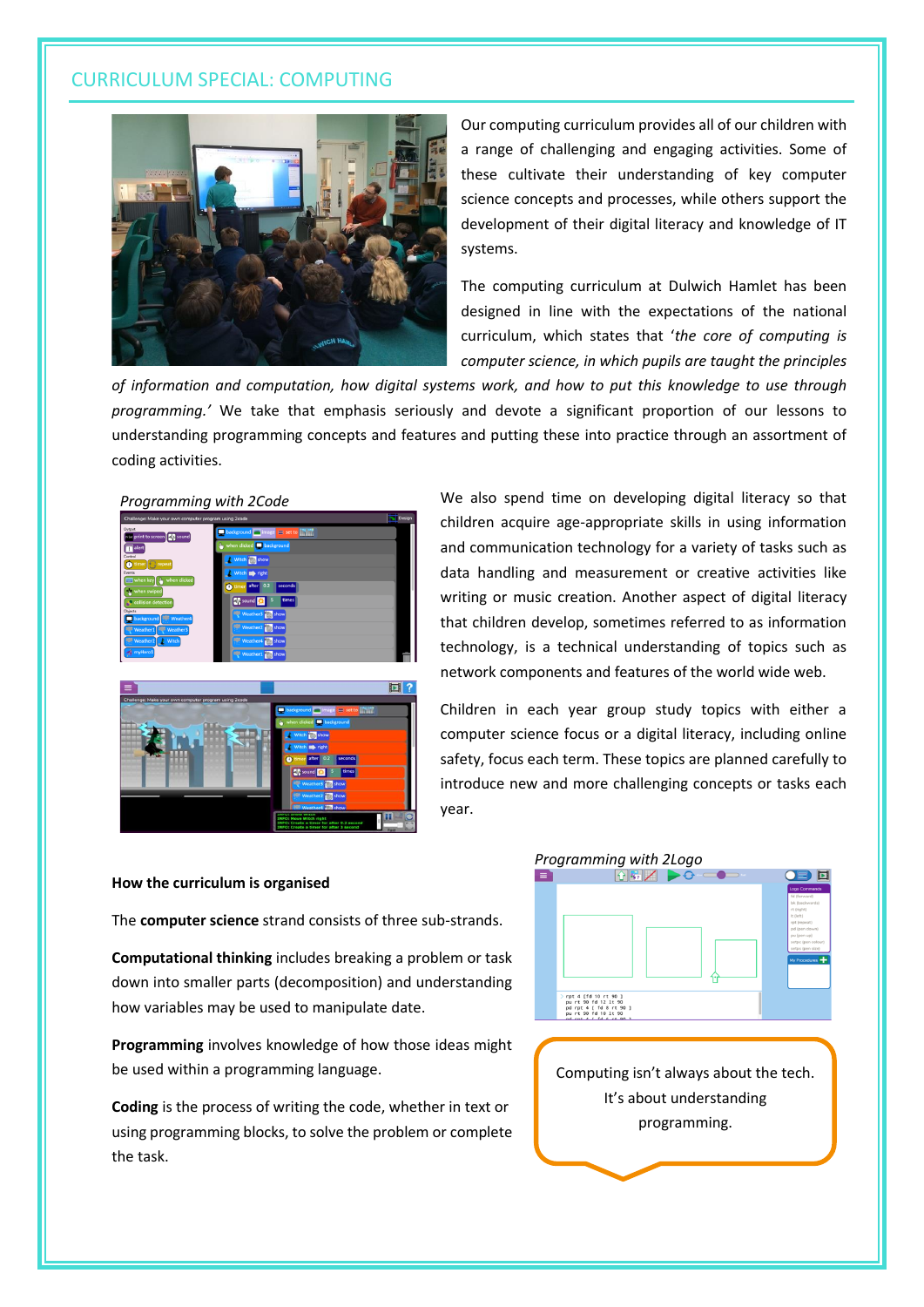We consider **digital literacy** to also consist of three sub-strands.

*Spreadsheets, Year 3*  $\sqrt{2}$ Ferret  $W<sub>2</sub>$ Day 1 Day 2 Day 3 **Total Name** Þ Þ вż .<br>¦A|∞|a|¶|E|

## *Spreadsheets, Year 4*



#### **Teaching and learning resources**

We have a range of IT equipment for children to use. Our Mac Suite provides iMacs for children to work at in pairs and we also have iPads and Chromebooks available to use in classrooms. In computing lessons we regularly use iMacs and Chromebooks.

We subscribe to Purple Mash, a set of web-based apps and other resources from 2Simple (https://2simple.com/purple-mash/). This provides us with software for programming, such as 2Code and 2Logo, and other computing tools, such as

**Using software applications** includes learning how to use general purpose software or apps for communicating or data handling. Subsequently, such software will often be used within the learning of other subjects. Older children may be expected to choose what applications to use for a particular purpose from the range that they have used previously.

**Technical understanding** includes learning about physical IT systems, such as networks, or software systems, such as the world wide web.

**Online communication and social awareness** includes learning how to respond to challenging situations online and being discerning when evaluating digital content.



2Calculate (spreadsheet) and 2Investigate (database), that are child-friendly versions of these software types.



Children log in to Purple Mash with their Google accounts and are able to use the same apps on iMacs, Chromebooks or iPads. Being web-based, Purple Mash can also be used by children at home.

> It's fun when you achieve something. But it's also fun when it's a challenge, like when I started learning to use 'repeat'.